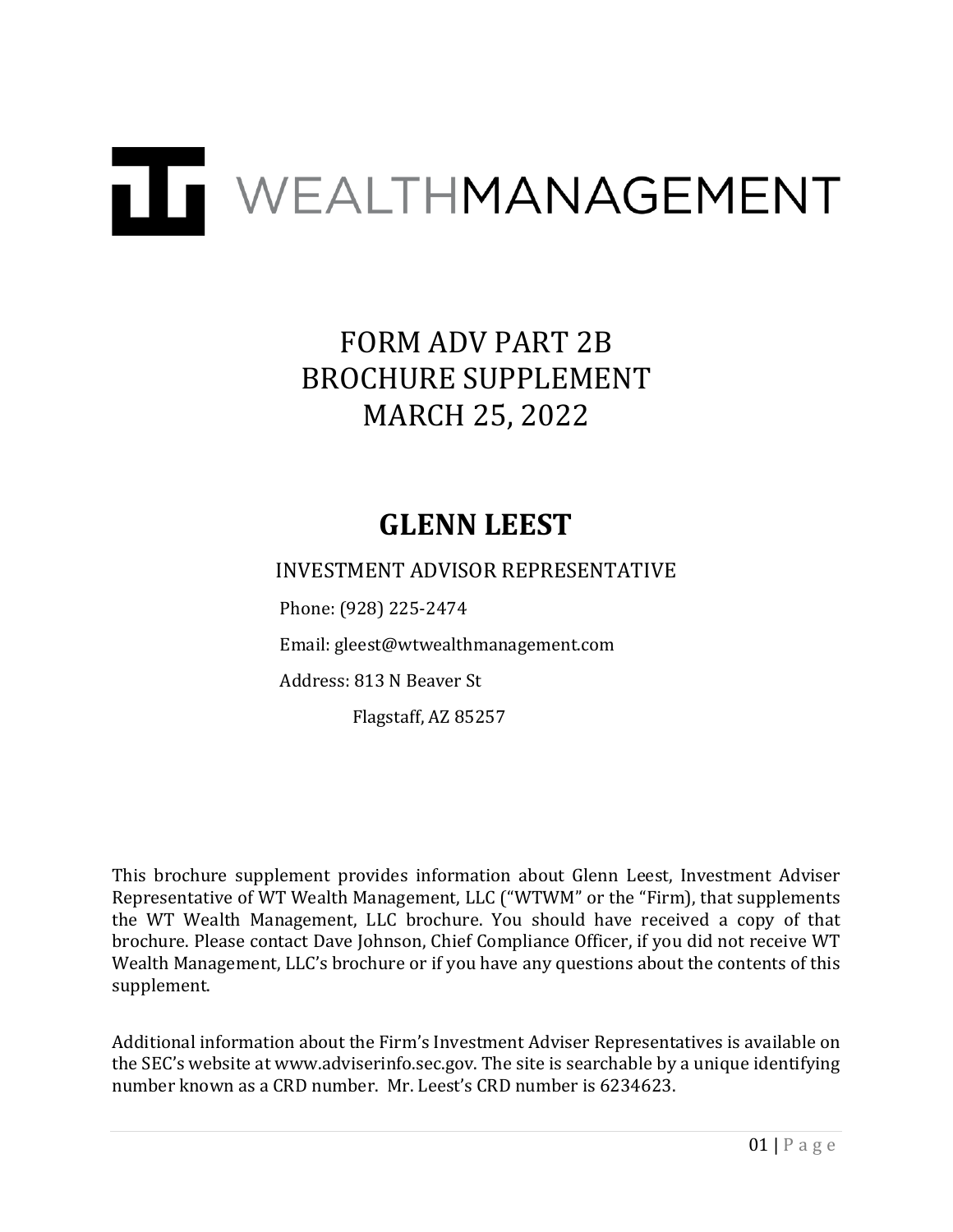#### **ITEM 1 BACKGROUND**

#### **A. GENERAL REQUIREMENTS**

Generally, WTWM requires employees to have relevant work experience in the securities industry. Any employee of WTWM acting in a representative capacity will be appropriately licensed and registered as such.

#### **B. INVESTMENT ADVISER REPRESENTATIVE INFORMATION**

We currently have twelve (12) investment adviser representatives employed by WTWM. This Brochure Supplement provides information about **Glenn Leest**.

#### **ITEM 2 EDUCATION AND BUSINESS EXPERIENCE**

| CRD No. 6234623                                                                            |                      |
|--------------------------------------------------------------------------------------------|----------------------|
| Year of Birth: 1985                                                                        |                      |
| <b>Educational Background</b>                                                              |                      |
| <b>Coconino Community College</b><br>Earned an Associate Degree                            | (2013)               |
| <b>Business Experience</b>                                                                 |                      |
| <b>Investment Adviser Representative</b><br>WT Wealth Management, LLC                      | Jan. 2018 - Present  |
| <b>Investment Adviser Representative</b><br>Four Peaks Wealth Management, LLC              | May 2015 - Dec. 2017 |
| <b>Registered Representative and Insurance Agent</b><br>Spence Cassidy and Associates, LLC | Jun. 2013 - May 2015 |

#### **ITEM 3 DISCIPLINARY INFORMATION**

None. Mr. Leest does not have any legal or disciplinary events material to a client's or prospective client's evaluation.

#### **ITEM 4 OTHER BUSINESS ACTIVITIES**

Mr. Leest is a licensed insurance agent, though is not affiliated with any particular agency or actively pursuing insurance business. He spends less than two hours per month maintaining his licenses. Mr. Leest may receive customary commissions resulting from insurance sales. Mr. Leest therefore has an incentive to recommend insurance products based on the compensation to be earned. To mitigate this conflict, Mr. Leest, as a fiduciary, will only recommend insurance products when he believes it to be in the client's best interest.